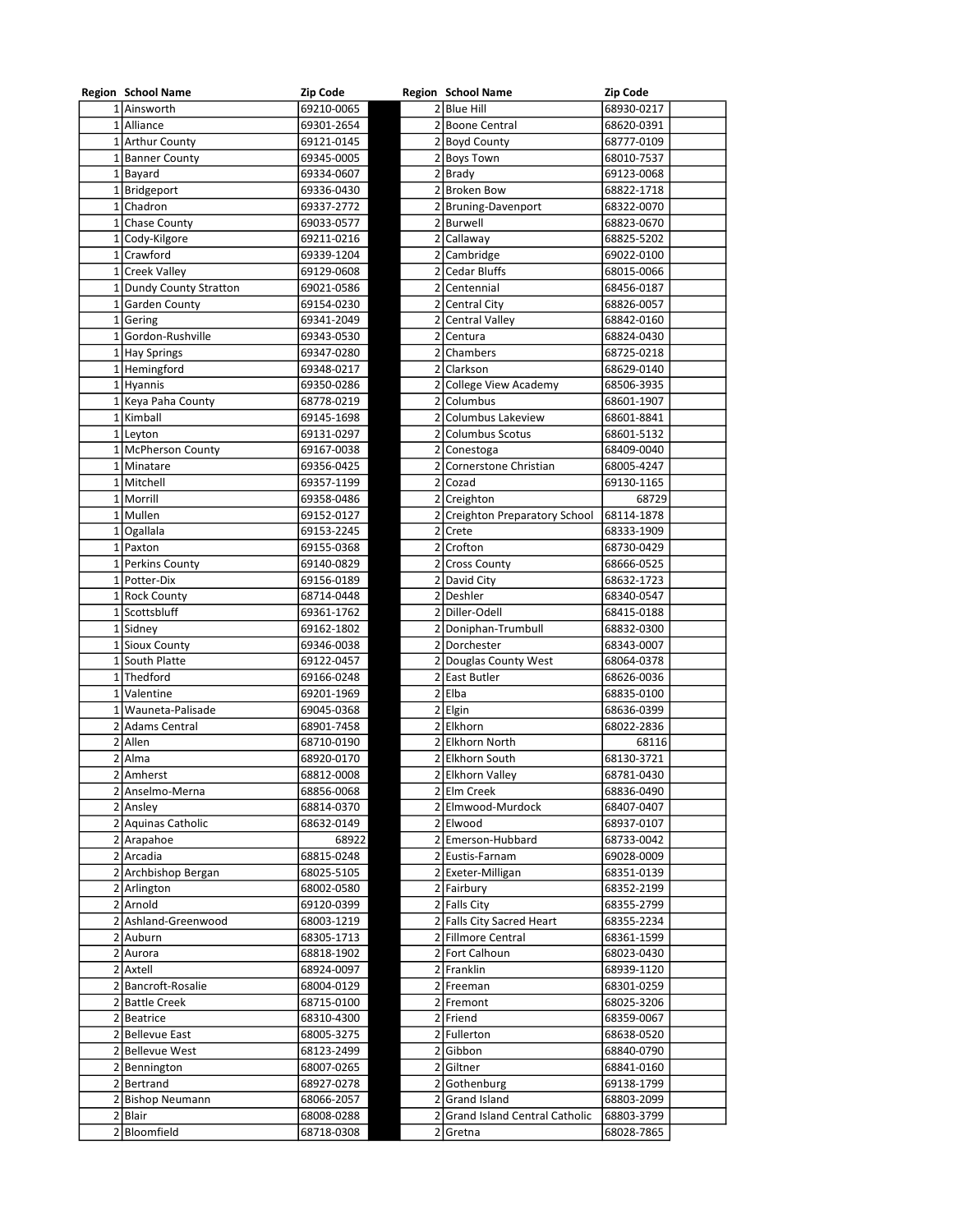| <b>Region School Name</b>          | <b>Zip Code</b> |                | <b>Region School Name</b>       | <b>Zip Code</b> |
|------------------------------------|-----------------|----------------|---------------------------------|-----------------|
| 2 Gretna East                      |                 |                | 2 Minden                        | 68959-1598      |
| 2 Guardian Angels Central Catholic | 68788-1560      |                | 2 Mount Michael Benedictine     | 68022-3400      |
| 2 Hampton                          | 68843-0102      |                | 2 Nebraska Christian            | 68826-8008      |
| 2 Hartington Cedar Catholic        | 68739-0015      |                | 2 Nebraska City                 | 68410-2098      |
| 2 Hartington-Newcastle             | 68739-0075      |                | 2 Nebraska Lutheran             | 68460-3000      |
| 2 Harvard                          | 68944-0100      |                | 2 Neligh-Oakdale                | 68756-0149      |
| 2 Hastings                         | 68901-3064      |                | 2 Newman Grove                  | 68758-0370      |
| 2 Hastings St. Cecilia             | 68901-7594      |                | 2 Niobrara                      | 68760-0310      |
| 2 Hayes Center                     | 69032-0008      |                | 2 Norfolk                       | 68701-2899      |
| 2 Heartland                        | 68371-8929      |                | 2 Norfolk Catholic              | 68701-4456      |
| 2 Heartland Lutheran               | 68803-6001      |                | 2 Norris                        | 68358-9732      |
| 2 Hershey                          | 69143-0369      |                | 2 North Bend Central            | 68649-0160      |
| 2 High Plains Community            | 68654-0029      |                | 2 North Platte                  | 69101-3652      |
| 2 Hitchcock County                 | 69044-0368      |                | 2 North Platte St. Patrick's    | 69103-0970      |
| 2 Holdrege                         | 68949-2002      |                | 2 Northwest                     | 68803-1199      |
| 2 Homer                            | 68030-0340      |                | 2 Oakland-Craig                 | 68045-1105      |
| 2 Howells-Dodge                    | 68641-0159      | 2              | Omaha Benson                    | 68104-3599      |
| 2 Humboldt-Table Rock-Steinauer    | 68376-9706      |                | 2 Omaha Brownell Talbot         | 68132-2198      |
| 2 Humphrey                         | 68642-0278      |                | 2 Omaha Bryan                   | 68157-2699      |
| 2 Humphrey St. Francis             | 68642-0277      |                | 2 Omaha Buena Vista             |                 |
| 2 Johnson County Central           | 68450-0338      | 2              | Omaha Burke                     | 68154-2399      |
| 2 Johnson-Brock                    | 68378-0186      |                | 2 Omaha Central                 | 68102-4895      |
| 2 Kearney                          | 68845-0102      |                | 2 Omaha Christian Academy       | 68134-1063      |
| 2 Kearney Catholic                 | 68848-1866      |                | 2 Omaha Concordia               | 68116-3201      |
| 2 Kenesaw                          | 68956-0129      |                | 2 Omaha Duchesne Academy        | 68131-1945      |
| 2 Laurel-Concord-Coleridge         |                 |                | 2 Omaha Gross Catholic          |                 |
| 2 Lawrence-Nelson                  | 68745-0008      |                | 2 Omaha Marian                  | 68147-1797      |
|                                    | 68961-0368      |                |                                 | 68134-3398      |
| 2 Leigh                            | 68643-0098      |                | 2 Omaha Mercy                   | 68106-2598      |
| 2 Lewiston                         | 68380-0074      |                | 2 Omaha Nation<br>210maha North | 68039-0280      |
| 2 Lexington                        | 68850-1253      |                |                                 | 68111-2217      |
| 2 Lincoln Christian                | 68516-3804      |                | 2 Omaha Northwest               | 68134-1999      |
| 2 Lincoln East                     | 68510-4217      |                | 2 Omaha Roncalli Catholic       | 68152-2258      |
| 2 Lincoln High                     | 68510-2933      |                | 2 Omaha Skutt Catholic          | 68130-1907      |
| 2 Lincoln Lutheran                 | 68504-3296      |                | 2 Omaha South                   | 68107-1894      |
| 2 Lincoln North Star               | 68504-4655      |                | 2 Omaha Street School           | 68104-3711      |
| 2 Lincoln Northeast                | 68507-2422      |                | 2 Omaha Westside                | 68114-5298      |
| 2 Lincoln Northwest                |                 |                | 2 Omaha Westview                |                 |
| 2 Lincoln Pius X                   | 68510-5005      | 2              | ONeill                          | 68763-0230      |
| 2 Lincoln Southeast                | 68506-3230      |                | $2$ Ord                         | 68862-1332      |
| 2 Lincoln Southwest                | 68512-9200      |                | 2 Osceola                       | 68651-0198      |
| 2 Lincoln Standing Bear            |                 | 2              | Osmond                          | 68765-0458      |
| 2 Lindsay Holy Family              | 68644-0158      | $\overline{2}$ | Overton                         | 68863-0310      |
| 2 Litchfield                       | 68852-0167      |                | 2 Palmer                        | 68864           |
| 2 Logan View                       | 68031-1259      |                | 2 Palmyra                       | 68418-0130      |
| 2 Loomis                           | 68958-0250      |                | 2 Papillion-La Vista            | 68046-2011      |
| 2 Louisville                       | 68037-0489      |                | 2 Papillion-La Vista South      | 68046-3202      |
| 2 Loup City                        | 68853-0628      |                | 2 Parkview Christian            | 68521-2410      |
| 2 Loup County                      | 68879-0170      |                | 2 Pawnee City                   | 68420-0393      |
| 2 Lourdes Central Catholic         | 68410-1799      |                | 2 Pender                        | 68047-5036      |
| 2 Lutheran High Northeast          | 68701-3108      |                | 2 Pierce                        | 68767-1816      |
| 2 Lyons-Decatur Northeast          | 68038-0526      |                | 2 Plainview                     | 68769-0638      |
| 2 Madison                          | 68748-6279      |                | 2 Platteview                    | 68059-4925      |
| 2   Malcolm                        | 68402-9561      |                | 2 Plattsmouth                   | 68048-2368      |
| 2 Maxwell                          | 69151-0188      |                | 2 Pleasanton                    | 68866-0190      |
| 2 Maywood                          | 69038-0046      |                | $2$  Ponca                      | 68770-0568      |
| 2 McCook                           | 69001-3078      |                | 2 Pope John                     | 68636-0179      |
| 2 McCool Junction                  | 68401-0278      |                | 2 Quest Forward Academy         | 68005-3058      |
| 2 Mead                             | 68041-0158      |                | 2 Ralston                       | 68127-3600      |
| 2 Medicine Valley                  | 69025-0009      |                | 2 Randolph                      | 68771-0755      |
| 2 Meridian                         | 68338-0190      |                | 2 Ravenna                       | 68869-9802      |
| 2 Milford                          | 68405-0613      |                | 2 Raymond Central               | 68428-9783      |
| 2 Millard North                    | 68154-2899      |                | 2 Red Cloud                     | 68970-2417      |
| 2 Millard South                    | 68137-2599      |                | 2 Riverside                     | 68627-5559      |
| 2 Millard West                     | 68135-2268      |                | 2 Sandhills                     | 68833-0460      |
|                                    |                 |                |                                 |                 |